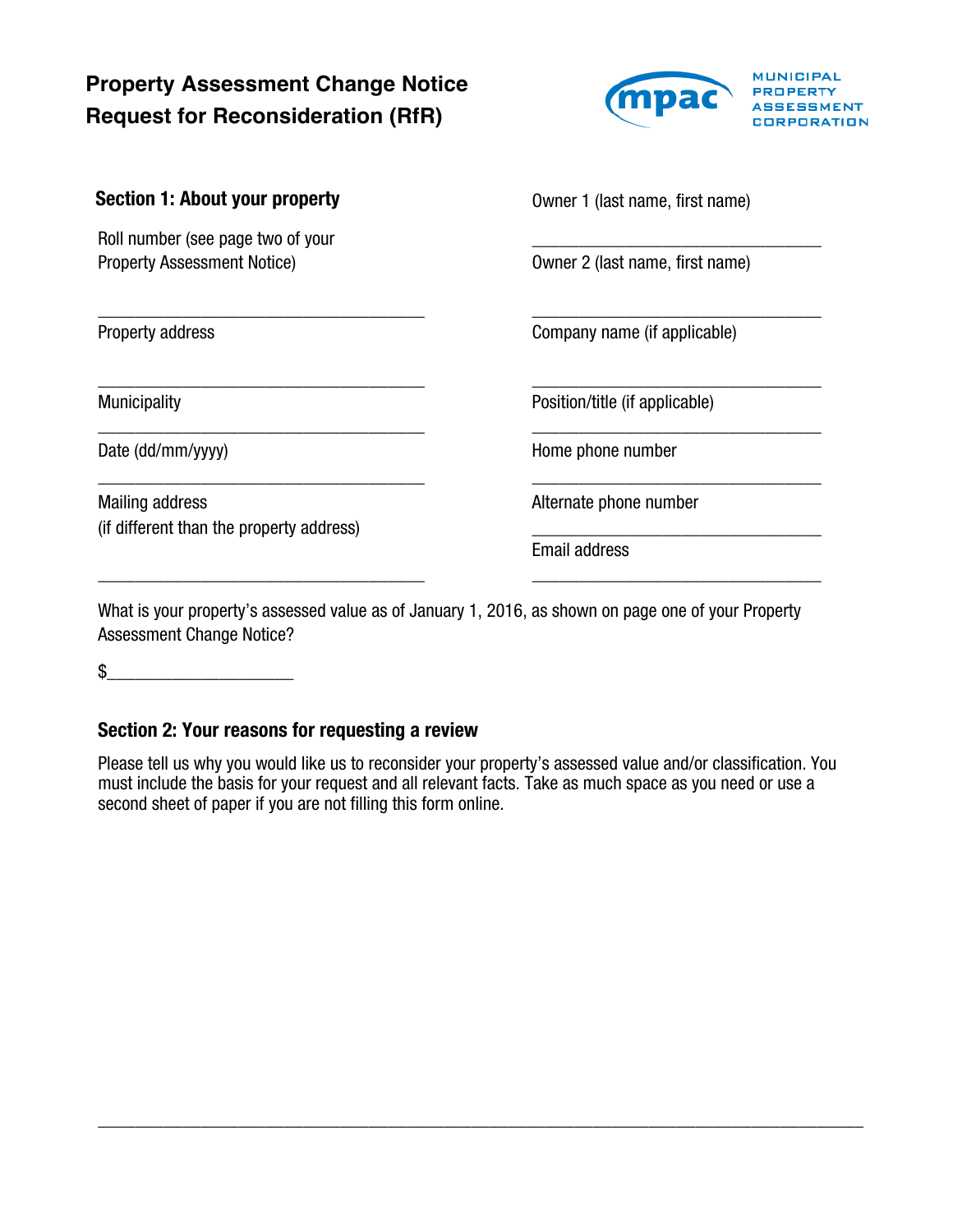# **Property Assessment Change Notice Request for Reconsideration (RfR)**



Roll number

### Section 3: Your supporting documentation

Are you including documents or photographs with your RfR to support your request? If yes, please check all that apply.

 $\_$  , and the contribution of the contribution of  $\mathcal{L}_\mathcal{A}$  , and the contribution of  $\mathcal{L}_\mathcal{A}$ 

Sale information for this property and other similar properties

Assessed value of similar properties

Photos of this property/other similar properties

Other documentation such as municipal zoning record

#### Section 4: Acknowledgement

The deadline to file an RfR is printed on your Notice. We will carefully review your information along with the information we have on file for your property. You will receive a letter with the results of our review once it is complete.

By submitting this RfR to MPAC, you confirm you are eligible to submit it under the *Assessment* Act (or, if applicable, that you are authorized to submit the RfR on behalf of your company), and that the contents of this RfR are true to the best of your knowledge.

The personal information that you provide is collected by MPAC under the authority of sections 10, 11, 14, 15, 16 and 16.1 of the *Assessment Act*. Pursuant to MPAC's statutory obligations, your personal information will be used primarily for property assessment purposes, but may also be used for municipal and school board planning purposes, preparation of the Preliminary List of Electors which is used by municipalities and school boards to create the final Voters' Lists used for election purposes, and population reports. In addition, MPAC may use your information to obtain feedback, conduct surveys and enhance program delivery.

\_\_\_\_\_\_\_\_\_\_\_\_\_\_\_\_\_\_\_\_\_\_\_\_\_\_\_\_\_\_\_\_\_\_\_\_\_\_\_\_\_\_\_\_\_\_\_\_\_\_\_\_\_\_\_\_\_\_\_\_\_\_\_\_\_\_\_\_\_\_\_\_\_\_\_\_\_\_\_\_\_